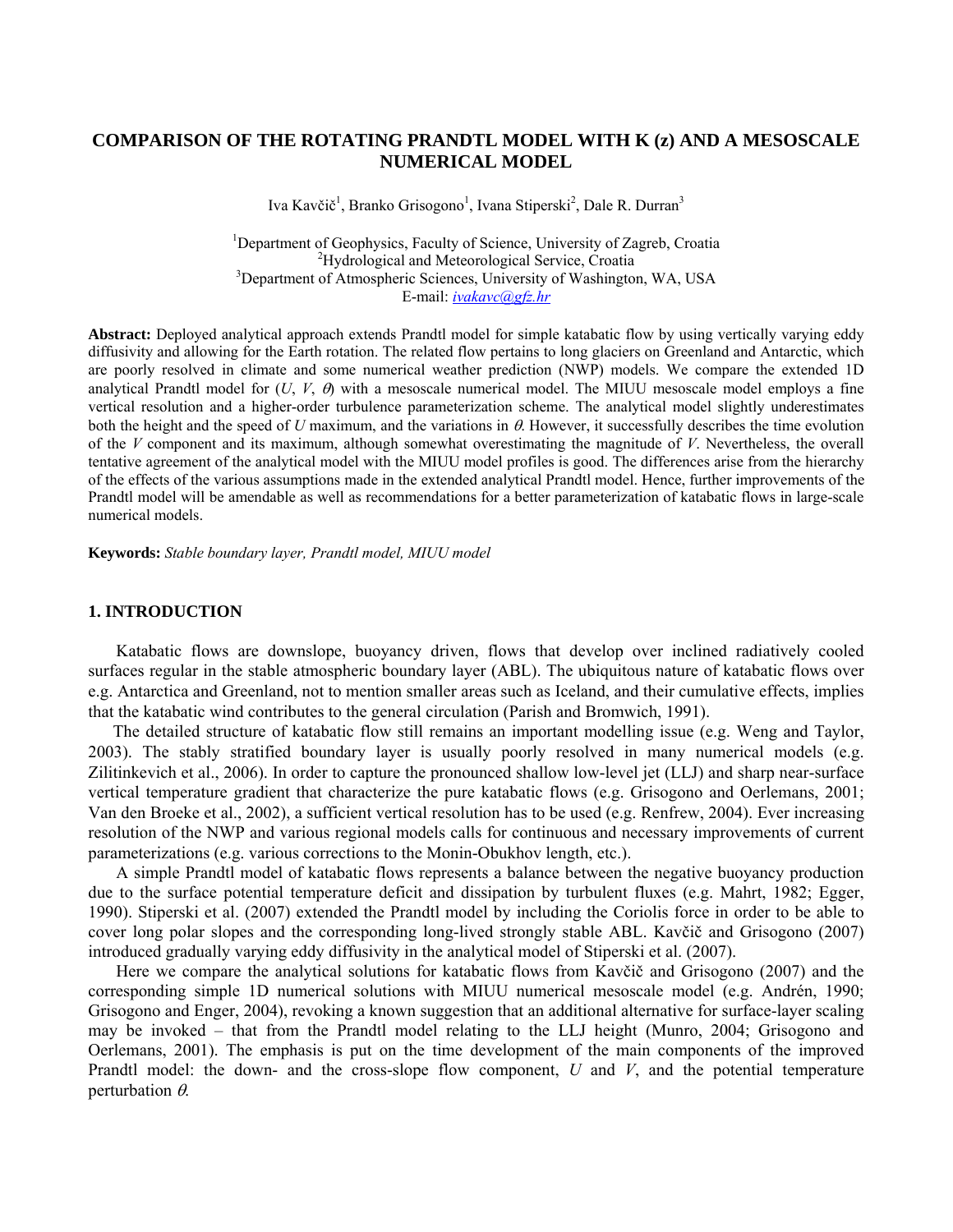## **2. ANALYTICAL SOLUTIONS AND MIUU MESOSCALE MODEL**

#### **2.1 The extended Prandtl model**

The rotating Prandtl model describes a hydrostatic, linear, one-dimensional Boussinesq flow with the effects of the Coriolis force included (Stiperski et al., 2007). As in the classical Prandtl model (e.g. Mahrt, 1982; Egger, 1990; Parmhed et al., 2004), the *K*-theory is invoked to model the turbulent fluxes. Kavčič and Grisogono (2007) obtained solutions of the rotating model for the case of non-constant *K* by using the WKB method (after Wentzel, Kramers and Brillouin, who popularized the method in theoretical physics) of zero-order (e.g. Bender and Orszag, 1978). We briefly list the WKB solutions for the the potential temperature perturbation  $\theta$  and the downslope and cross-slope components of the wind vector (*U, V*):

$$
\theta_{WKB}(z) = C \exp(-s(z)) \cos(s(z)), \quad s(z) = \frac{\sigma_{WKB}(z)}{\sqrt{2}}
$$
 (1)

$$
U_{WKB}(z) = \frac{C\sigma_0^2}{\gamma \sin(\alpha)} \exp(-s(z)) \sin(s(z)),\tag{2}
$$

$$
V_{WKB}(z,t) = \frac{Cf \cot(\alpha)}{\Pr \gamma} \left[ 1 - erf \left( \frac{I(z)}{2\sqrt{t \Pr}} \right) - \exp(-s(z)) \cos(s(z)) \right],\tag{3}
$$

$$
\sigma_{WKB}(z) = \sigma_0 I(z), \ \sigma_0^4 = \frac{N^2 \operatorname{Pr} \sin^2(\alpha) + f^2 \cos^2(\alpha)}{\operatorname{Pr}^2}, \ \ I(z) = \int_0^z K(z)^{-1/2} dz. \tag{4}
$$

Here the *z* axis is perpendicular to the surface (*x* axis) sloped with the negative (clockwise) angle  $\alpha$  from the horizontal; *t* is the time. The symbols have their usual meaning: *K* is eddy diffusivity,  $\theta_0$  is a reference potential temperature, *f* is the Coriolis parameter, *g* is acceleration due to gravity, *Pr* is the turbulent Prandtl number,  $N^2 =$  $g\psi\theta_0$  is the buoyancy (Brunt-Vaisala) frequency and  $C < 0$  is the constant surface-potential-temperature deficit (total minus the background potential temperature), applied to an undisturbed atmosphere-surface interface. Slope angle  $\alpha$ , for which the katabatic wind is successfully treated by the model, typically does not exceed  $\sim$ 10°, therefore giving a reasonable assumption of using the constant gradient of the background potential temperature  $\gamma$  in the true vertical. The WKB solutions (1), (2) and (3) hold after a typical period  $T=2\pi/(N\sin(\alpha))$ (Mahrt, 1982; Grisogono, 2003). For further details see Kavčič and Grisogono (2007) or Stiperski et al. (2007).

There are various choices of the *K*-profile possible (see Grisogono and Oerlemans, 2001). Here we apply the modelled *K*-profile, calculated with MIUU model, with the  $K_{max} \approx 4.3 \text{ m}^2 \text{ s}^{-1}$  at height  $h_{max} \approx 20 \text{ m}$ . The  $K(z)$ decreases almost linearly with height after its maximum, reaching zero at  $z \sim 1000$  m.

#### **2.2 Mesoscale model MIUU**

The MIUU model is a nonlinear, 3D, hydrostatic, constant *f*-plane model with a higher-order closure turbulence parameterization scheme (Andrén, 1990; Tjernström and Grisogono, 2000; Grisogono and Enger, 2004). It solves five prognostic equations (and many diagnostic equations each time step): for the two horizontal wind components, for the potential temperature (*Θ*), specific humidity and turbulent kinetic energy (TKE).

The model setup is:  $0.9 \text{ m} < \Delta z < 30 \text{ m}$ ,  $\Delta x \approx 3 \text{ km}$  gradually stretched toward lateral boundaries,  $\Delta x \le 28$ km, with total 89 × 7 × 250 grid points (no *y*-variations). Time step is  $\Delta t = 12$  s and the model top is  $z_{\text{TOP}} = 7.8$ km with a sponge starting at *z* = 4.5 km. The five first and last lateral grid points use a first-order forwardupwind advection scheme on which a "constant inflow–gradient outflow" condition is applied (e.g. Grisogono and Enger, 2004). Furthermore, a weak additional "lateral diffusion" is used. For the upper part of the sponge layer the same dissipative first-order advection scheme is employed instead of  $O((\Delta x)^3, (\Delta t)^3)$  as default (Enger and Grisogono, 1998). The model levels follow the terrain, gradually leveling off horizontally with height. An abrupt initialization starts with the given terrain and the idealized atmospheric profiles.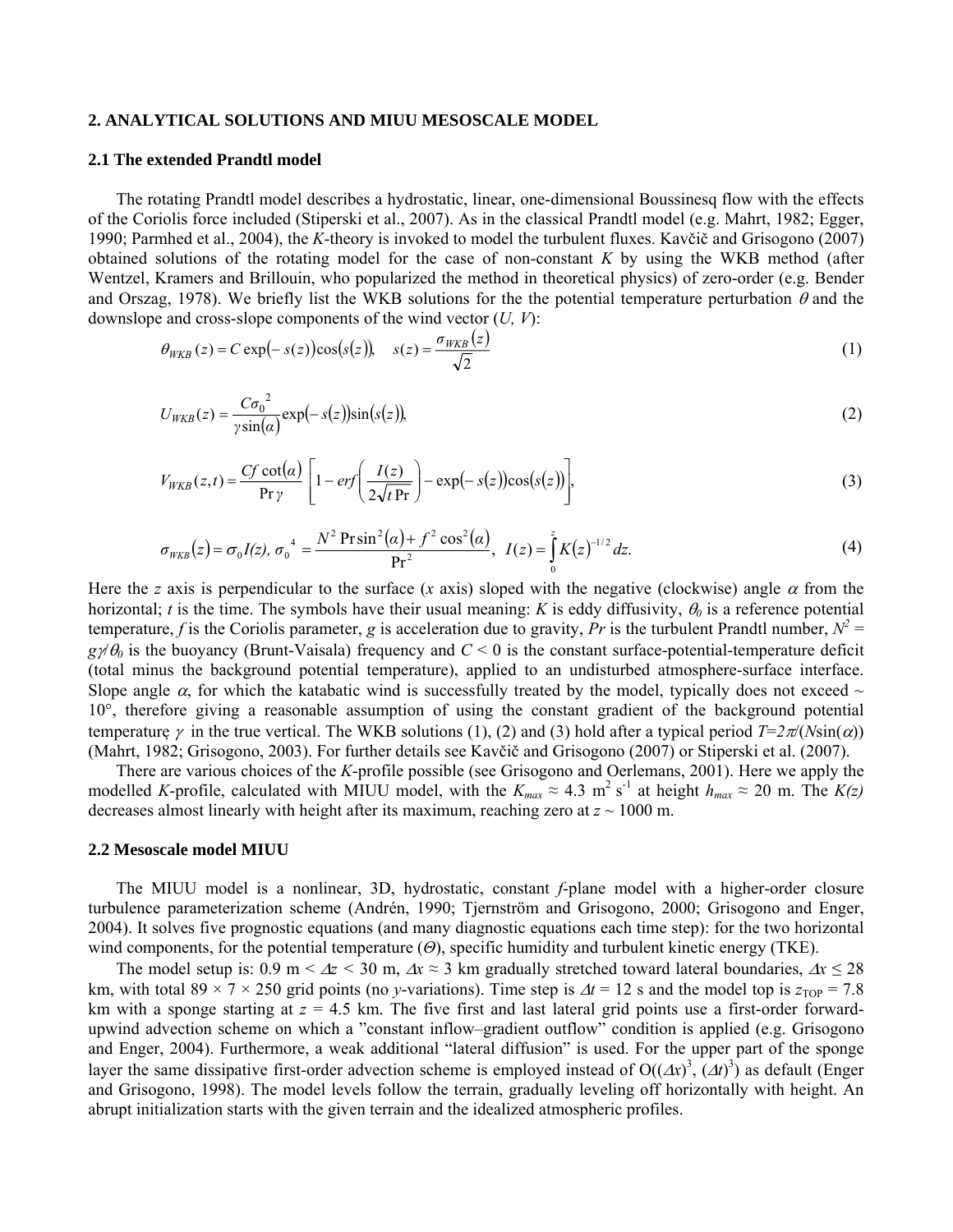

**Figure 1:** Comparison of solutions of the simple time-dependent numerical model solutions, left, for (a) θ<sup>tot</sup><sub>num</sub>, (b)*U<sub>num</sub>* and (c)  $V_{num}$  (similar to the WKB solutions (1), (2) and (3)) with the corresponding MIUU profiles, right, for (d)  $\theta^{tot}$ <sub>MIUU</sub> (e)  $U_{MIUU}$  and (f)  $V_{MIUU}$ . Here  $K(z)$  is from MIUU model with  $K_{max} \approx 4.3 \text{ m}^2 \text{ s}^{-1}$  at  $h_{max} \approx 20 \text{ m}$ . Other parameters are  $(f, \alpha, \gamma, Pr, \alpha, \beta)$  $C = (1.03 \times 10^{-4} \text{ s}^{-1}, -1.5^{\circ}, 5 \times 10^{-3} \text{ K m}^{-1}, 1.1, -8^{\circ}\text{C})$ .  $\theta^{tot}$ <sub>num</sub> =  $\theta_{num} + \gamma z$ , where  $\theta_{num}$  is the potential temperature perturbation in the simple numerical model (the same for the WKB solution, Eq. 1). The simple numerical model top is at 2000 m.

 $\overline{z}$ 



**Figure 2:** The WKB solution for  $V_{WKB}$  (Eq. 3).  $U_{WKB}$ (Eq. 2) and  $\theta^{tot}_{WKB} = \theta_{WKB} + \gamma z$ , with  $\theta_{WKB}$  given in (1), are steady and thus not shown here. The rest as in Figure 1, thus compare it with Fig. 1c and 1f. The WKB solutions hold after  $t \approx T = 4.98$  h.